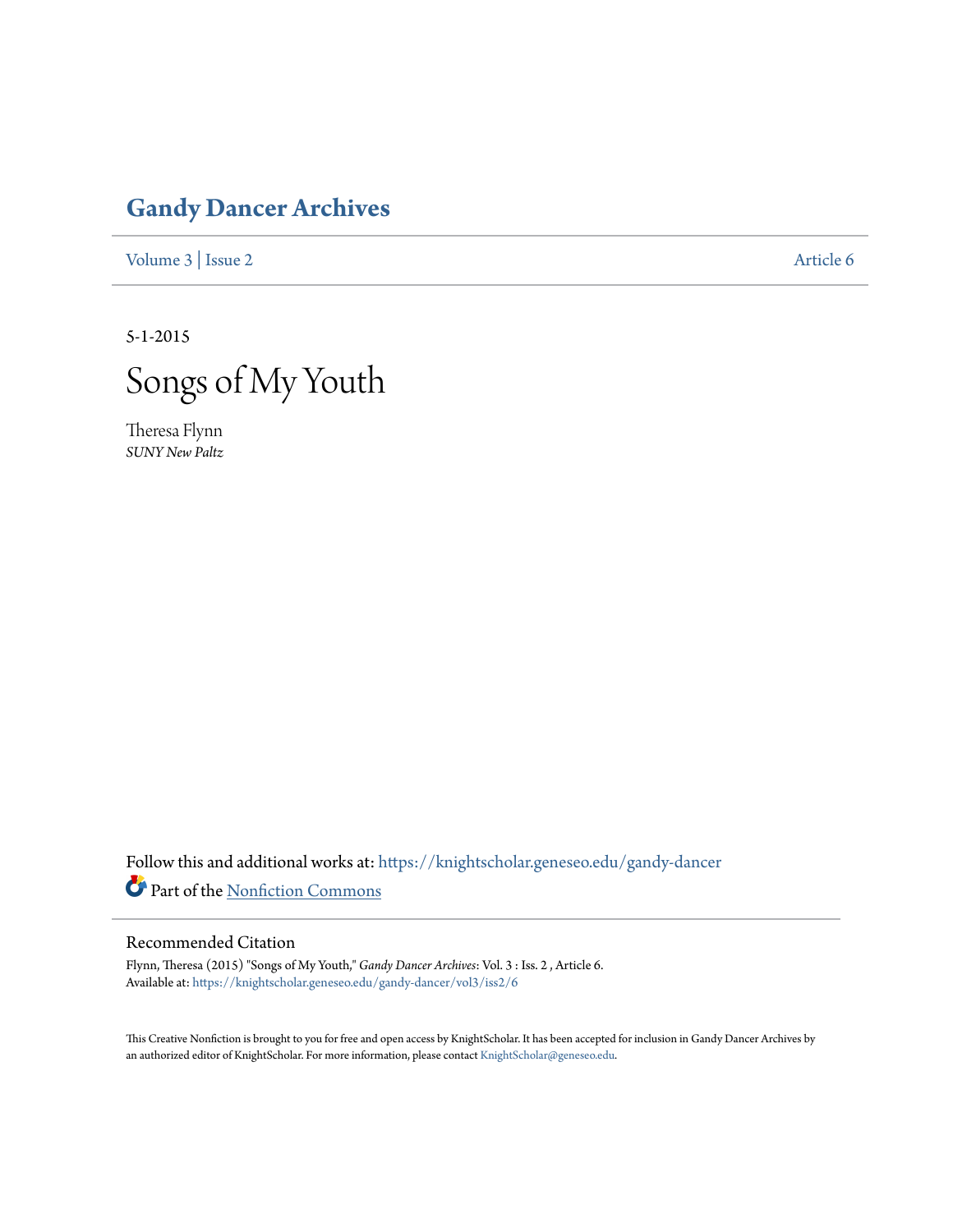# Songs of My Youth

*Play*

# "Get This Party Started" –P!nk

My cousin Julie from the ages five to twelve used to come over for play dates. She wore a leopard print jacket and shiny scrunchies in her hair, and she bossed me and my sisters around. She decided we were a band and our name was The Big Gig. We drew posters at her discretion and performed shows for our younger cousins. When there were curses in the song, I worried we would get in trouble—but Jewelz never paid attention to it, so when P!nk said all the boys would be "kissing her ass," I continued to dance but looked down at the floor, almost waiting for the mighty hand of God or my mother or the goodkid police to point their finger at me and say they were "telling."

When we weren't The Big Gig, we played President and of course Jewelz took the title role. Sister Abby was Vice President, and I was the servant.

#### "Sk8er Boi" –Avril Lavigne

In fifth grade, my sisters and I participated in the talent show. The talent show was special—it wasn't an every year occurrence, and there was a chance you wouldn't get in. It was similar to the Dance Festival, when our families reluctantly gathered in the high school gym to watch us perform dances they taught us in gym class, except, because of its rarity, this was an occasion. My sisters, Abby and Bridget, and I auditioned, singing Avril Lavigne's "Sk8er Boi." She was popular in the elementary school circuit, and we owned her CD and listened to it every day. The day of the auditions, my mother insisted we listened to it over and over again to practice.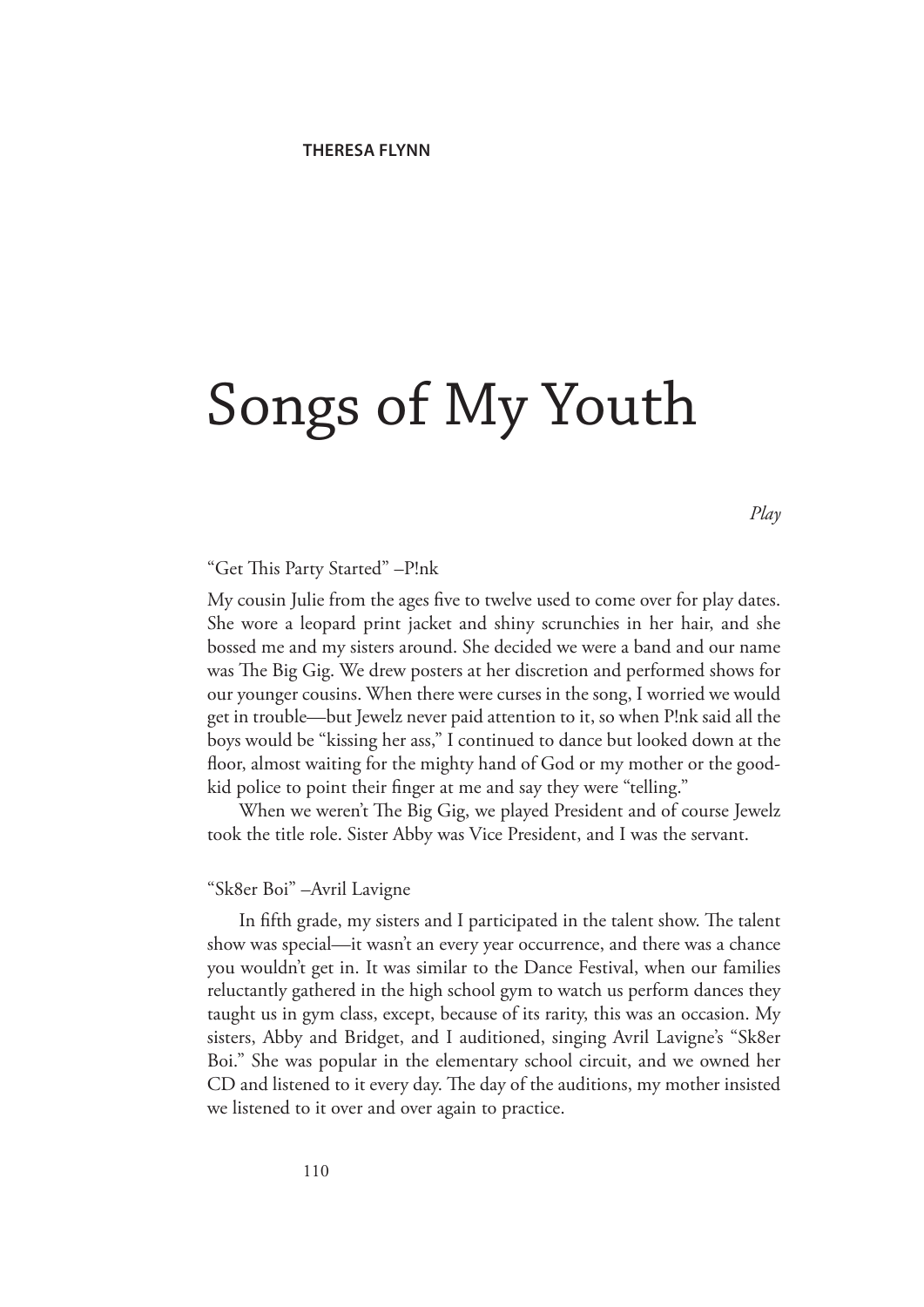My whole life, my sisters and I received constant attention because, as identical triplets born naturally, we were a one in a million chance. Apparently, one has a larger chance of getting struck by lightning than naturally conceiving identical triplets. People say my mother should play the lottery.

Being a triplet has left me with a plethora of pet peeves that the majority of the human race go without. I've been asked the same questions a million times: "Do you get along?" "Do you share a room?" etc. The questions, without fail, always revolved around us as a group, as a unit, an inseparable chain. Replicas of one another. I don't remember how much this bothered me at a young age, and I don't remember a sudden desire to break free of this chain, to set apart from the group, to establish a separate identity.

My sisters and I got into the talent show. Even then, I knew it was because our routine was cuter because we looked alike.

# "Bring Me to Life" –Evanescence

In sixth grade, I wanted to be goth more than anything. I wore black fishnet shirts with sparkly tank-tops underneath, and listened to an Evanescence album on repeat on my portable CD player. After I pestered my mother, she bought me black lace-up combat boots. I look back now, in a more modest pair of shoes, and I wonder why my mother let me dress like a stripper. I had big plastic earrings that were shaped like stars, striped pink and black.

I thought the look would make me cool. When I found this wasn't the case, I quickly exchanged the dark colors and the combat boots for pastel sweaters and Uggs.

#### "What Time is It?" –High School Musical

Wally's Ice Cream was the cool place to be in middle school. On the last day of eighth grade, my friends and I wore little graduation caps, sweaty, baby fat cheeks, and big smiles. We skipped down Erie Street, our hair whipping around in the June breeze. We kept on screaming, "What time is it? SUM-MERTIME!" the chorus of the new *High School Musical* movie. We would've sung more, but we didn't know the words. I looked forward to watching the movie, enjoying the summer and moving on to high school, where I planned to be the best me possible—a me that was beyond Disney Channel fads, baby fat, and my friends.

# "That's What You Get" –Paramore

My freshman year of high school, my friends and I would gather in Jenna's basement on weekends. The majority of us wore T-shirts with bands we liked on the front and still had baby fat. We liked a band called Paramore,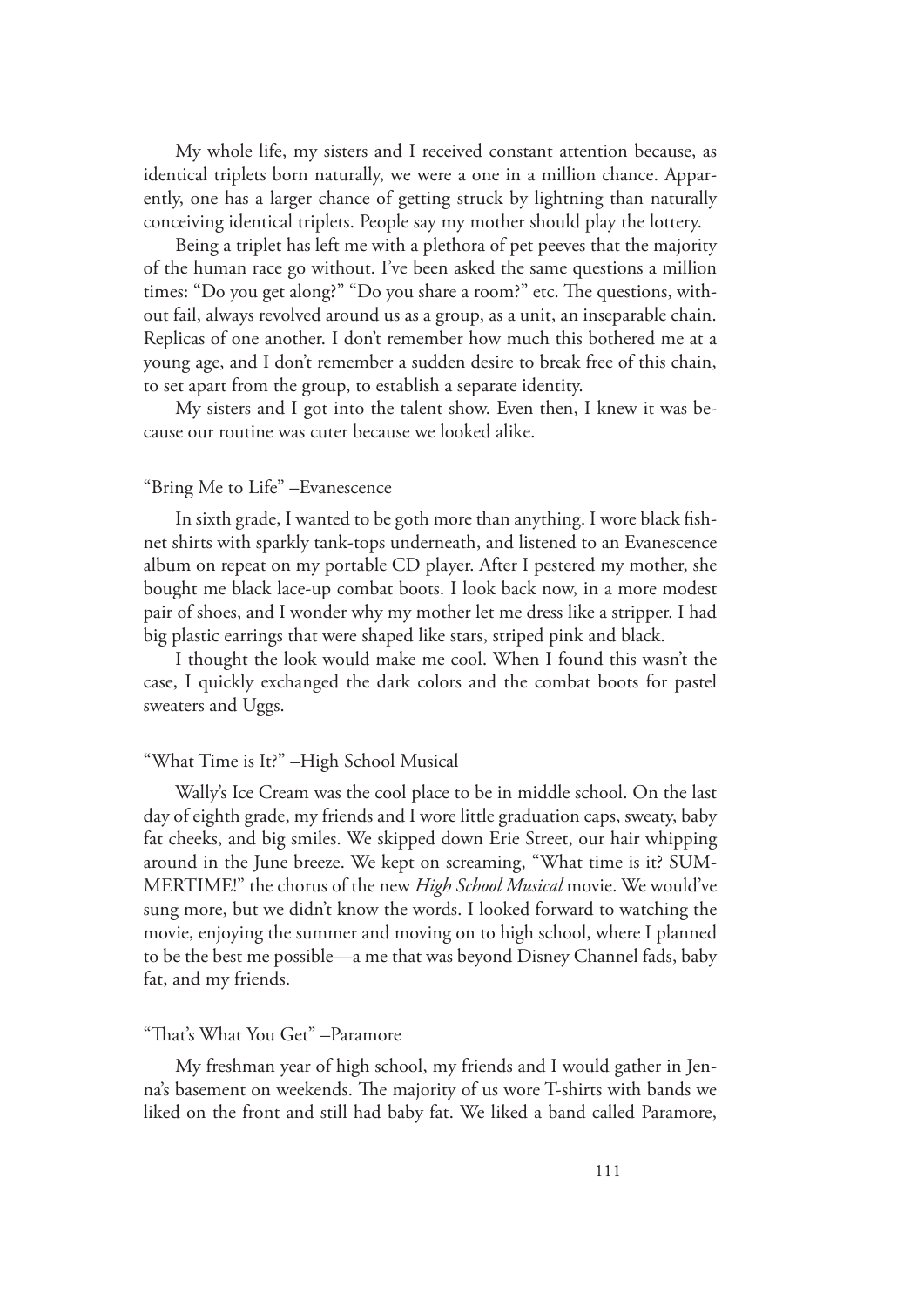and their albums were played more often than not as we sat around playing Apples to Apples and watching movies. When it got warm out, the album played on a portable player and we did cartwheels and jumped on the trampoline. Whether inside or outside, I sat in one of the groups, arms folded uncomfortably always. Paramore was the soundtrack to my misery.

Fourteen-year-old me is watching my ex-boyfriend, my first kiss, jump on the trampoline with his best friend. They are shouting lines from their favorite TV shows, and I am trying very hard to look somewhere else. I am sitting in on a game of Apples to Apples, but I'm not playing. I arrived to the group when the game already started, and I didn't want to make a fool out of myself. I have never played Apples to Apples before.

When I wasn't sitting awkwardly in circles of people who I convinced myself didn't like me on weekends, I was at school slaving over classwork to get better grades than them, and when school was finally over, I would sit at home pondering what would make me better, which equaled being smarter, prettier, and nicer.

In Jenna's backyard, Sharie is hula hooping, with her arms over her head.

*"*That's what you get when you let your heart win*,"* she's singing along to the song, swaying her hips from side to side.

All I wanted was to be loved and adored by my friends, by my ex-boyfriend from middle school.

Sharie is smart, pretty, and nice. That is why everyone, especially the boy on the trampoline, loved her, in our high school days, our endless weekends at Jenna's. People always say she looks like she could be the fourth triplet, another one of my sisters. I didn't see the resemblance.

#### "Electric Feel" –MGMT

During the months of sophomore year, I was attractive and wanted and happy. I dressed in bright colored V-necks tucked into shorts with a matching belt. My friends laughed at the things that I said and told me they missed me when I wasn't around. A new boy, Dean, replaced the middle school boy and he had a car and we drove places that were new and exciting.

One summer afternoon in July, we drove around for hours. We went from one place to another, from Panera, to the park, to Dairy Queen. We didn't want to go home and I didn't want to leave him.

When we decided to go to the park, talking and laughing and fooling around, I couldn't stop smiling, couldn't seem to rest my feet on the floor because I was ecstatic that we were finally out together. I was humming along to the radio, a mash-up of two songs, when he tried to get me to sing for him.

"I've never really heard you sing." He turned the radio up louder so I could sing along.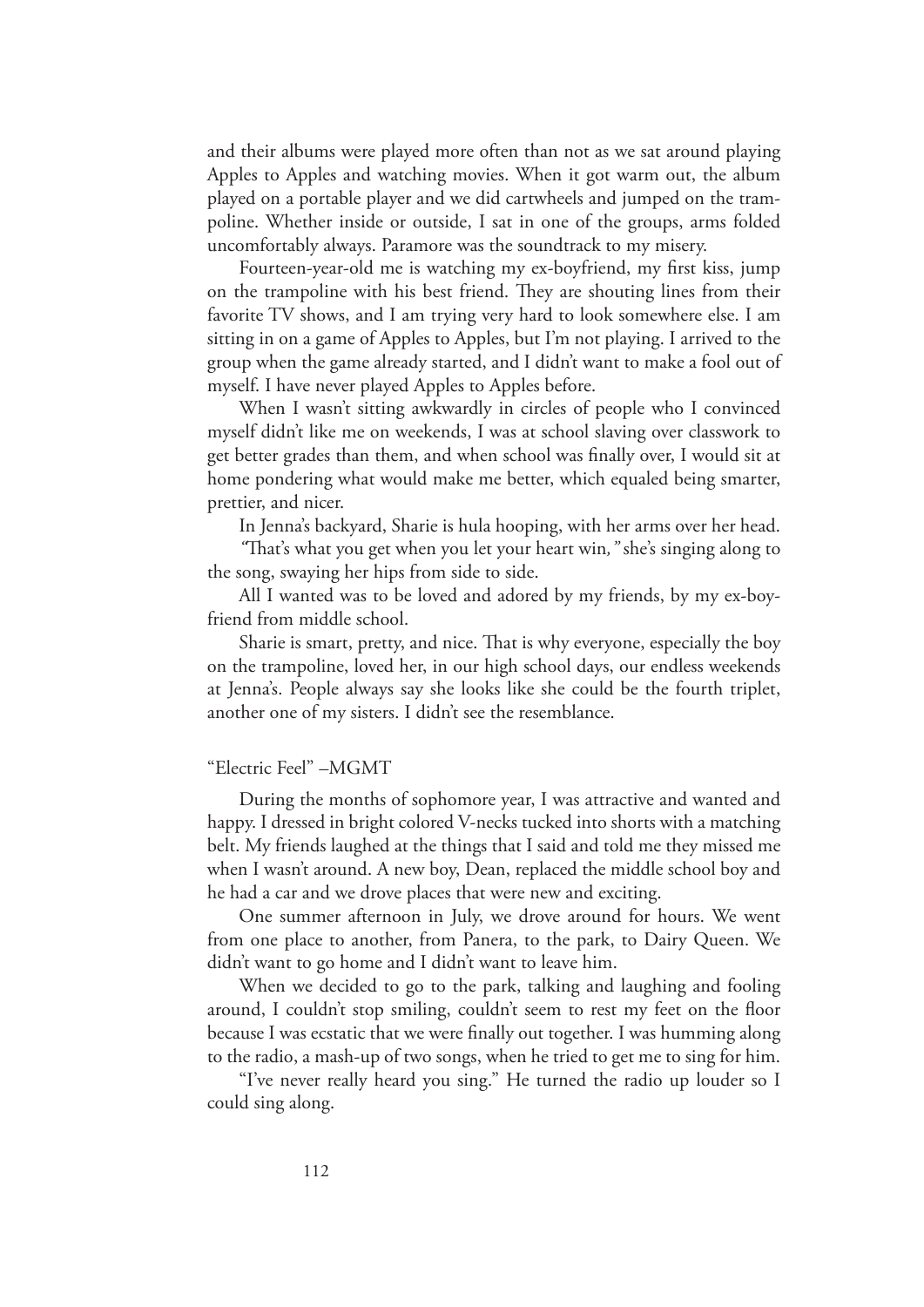When I declined, he pointed out that I'd heard him sing, so it would only be fair if I sang for him. But he had a nice voice—I believed that, even though I didn't know much about singing back then.

As we walked around in the July twilight, he picked me up and spun me around. He told me he was happy that we were finally on a date. When we sat on a bench, he finally kissed me, tasting like spearmint gum and broccoli cheddar soup. It was the first time I kissed someone passionately.

At Dairy Queen, I ordered what I wanted and Dean paid for it, and we sat in his car and ate it, listening to his CDs. I laughed louder at this point, downed my ice cream in big spoonfuls. A song came on that we both liked, "Electric Feel" by MGMT. I only began to listen to them when I knew he did. I danced funny in my seat, grinning from ear to ear. We sang together in between ice cream kisses. Our voices harmonized nicely. I can still hear it in my head.

*Replay*

# "New Perspective" –Panic at the Disco

Summer was nearly over and all I could think about were my goals for junior year—most importantly, my goal of getting a part in that year's fall play, and staying together with Dean. I woke up every day around nine o'clock, looked for good morning texts from him, and stretched, playing songs on my sister's iPod that inspired me. I ran to a song by Panic at the Disco, their upbeat sound a reminder of the great times I hoped would come. Really, the year was going to start like any other—me hoping that it would be better than the last, and that I would finally be the person I wanted to be. I thought stretching and exercising and texting Dean would get me there.

#### "The Temporary Blues" –The Features

The only thing I wanted more than to be someone else was to not have to start senior year. The only thing I hated more than my life was the idea of applying to colleges. That summer I liked to watch TV and play dress-up and write stories. I played with metal hairclips and matches, but only when I cried. Only when my ex-best friend texted me to yell at me, when Dean went away to college and posted messages about how much he loved his new, smart, shiny-toothed girlfriend, and when my parents harassed me about schools and scholarships. I made a playlist of songs I liked and fell asleep to them. A song by The Features played over and over again, and they sang about a sense of hope that I didn't really have. The only thing I really hoped for was that the next morning I would suddenly be thirteen again, listening to Fall Out Boy and My Chemical Romance, waiting to go to high school.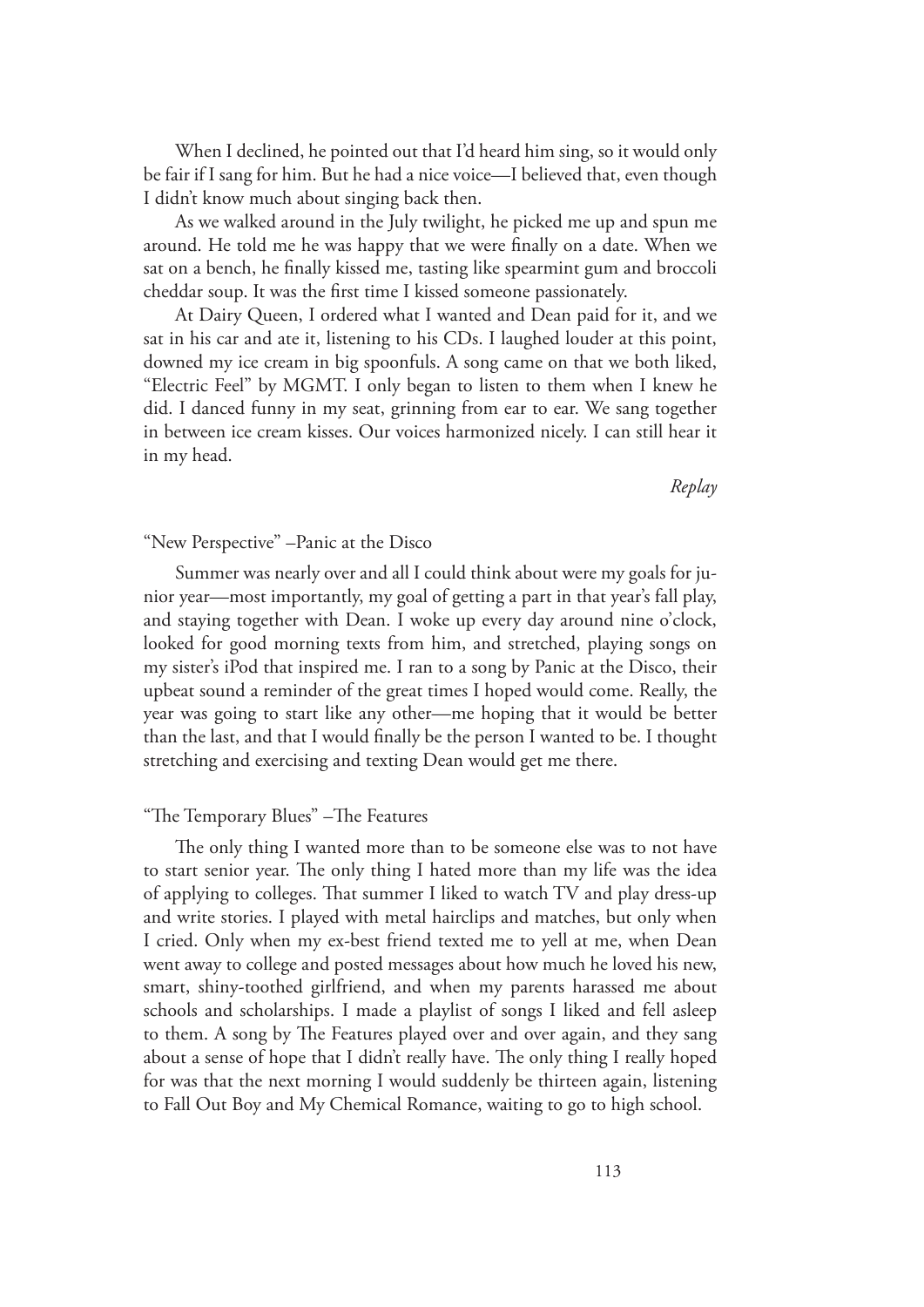#### "Sometimes I Still Feel the Bruise" –The Mountain Goats

Senior year people started calling me a hipster. I wore the same pair of boots every day and sweaters with patterns on them. My favorite book was *Catcher in the Rye,* and apparently all those things meant I was a hipster. I cut bangs across my forehead for the first time ever and people wouldn't stop telling me how pretty I looked. The sadness of the summer had faded away and what I was left with was a scar on my wrist.

In the winter of that year, the boy with the car came back and he was all that was on my mind again. People called him a hipster too. Dean now wore fancy shoes and sweaters with patterns on them and he liked to take pictures. His winter break was not long enough, and he traveled eight hours away and waited until then to tell me that he was still in love with his shiny- toothed sweetheart. His favorite band was the Mountain Goats. "Sometimes I Still Feel the Bruise" makes him think of her, Andrea, and makes me think of him.

## "Wild World" –Cat Stevens

By the end of that year, I wanted nothing more than to be at college around new people. But by August, there was someone who I spent almost all summer with, watching TV and eating pizza and driving around. He loved me too much. I might've loved him too, starting somewhere after I asked him to get ice cream with me because there was no one else to go with, and the time I hugged him goodbye, packed my bags, and left. Maybe it was after we went out for pizza one night, and I talked ecstatically about my newfound love for a 1970 song about a friend leaving.

"This is my favorite part!" I nearly shrieked. I sang each word with feeling and he looked on, laughing.

"T, oh my God," he jokingly judged me for my singing. He and his mother are the only people whoever call me T. I don't like it when anyone else does.

He smiles at me. We think we look alike—both about the same build, with brown eyes and brown hair, and tiny ears. But we have different smiles. I don't think I had the same feelings behind mine.

I knew he would fall for me, because he was always falling head over heels for girls. He cried when I left for school. I don't think anyone else has ever loved me like that before. Or has ever loved me period. I still play that song sometimes.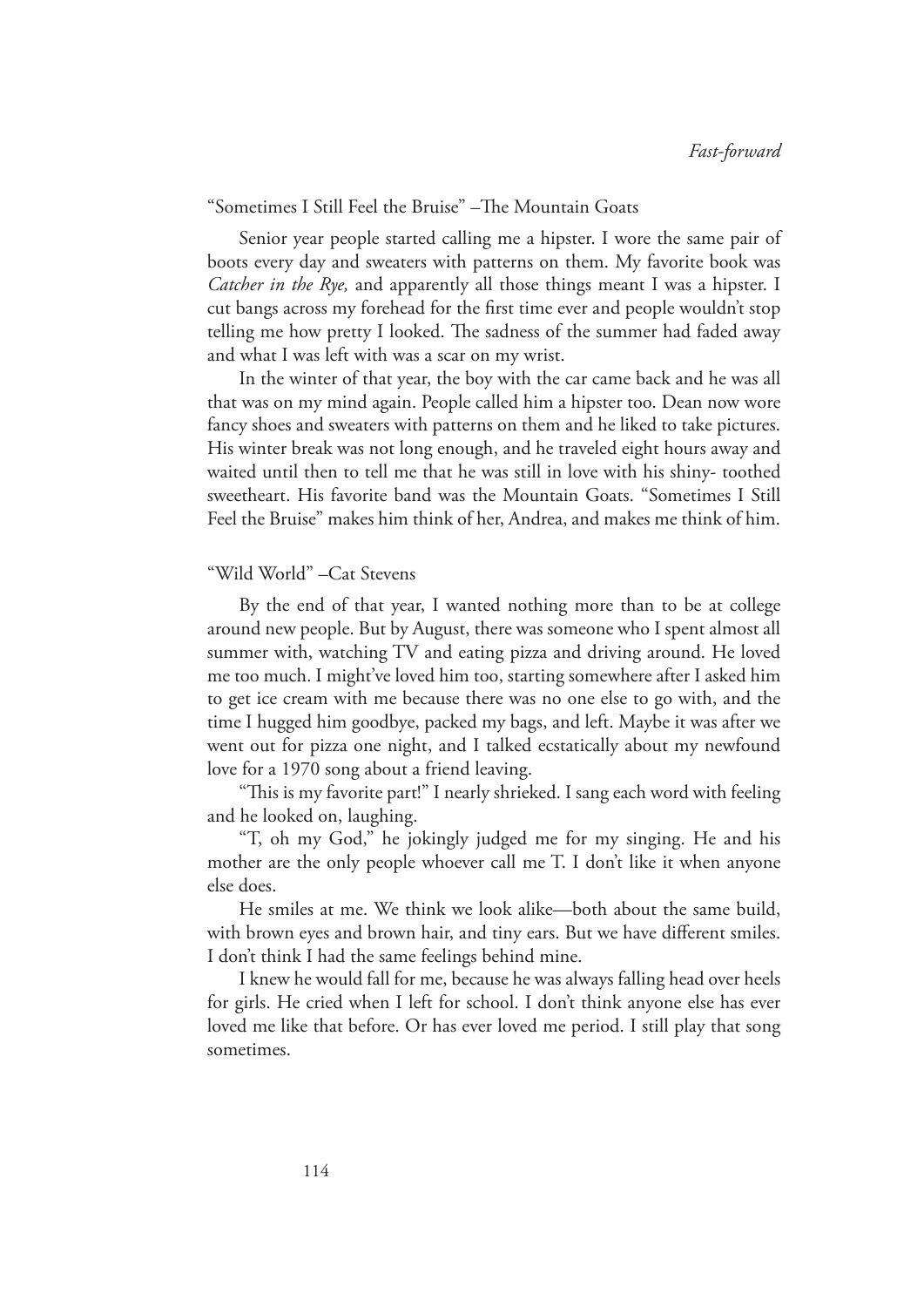#### "Boyfriend" –Best Coast

At the start of college, I was bursting with excitement and the possibilities of my new life were overflowing. My roommates and new acquaintances were friends I didn't trust yet, people that I didn't share a struggle with or love or know. But they were light years away from my high school friends, the new cast of characters of my life. My roommates listened to bands I had never heard of and had talents I admired. We quickly became obsessed with a song called "Boyfriend" by Best Coast. I had only heard Best Coast once before, but I was happy to be a little acquainted with something they liked.

In September, we do the little work we have with the windows open, music blaring from roommate Robin's computer.

Her hair is piled up high on her head to keep it out of her artist eyes. Maria is sitting on the floor next to Cady, her computer propped up in front of them as they watch episodes of a show they both like.

In those days, we ate peanut butter with everything and Nutella off spoons, and my sisters and their roommates came over and we would sit and talk about our precollege lives. Maria spoke of her past lovers and her hoarding grandmother, Robin talked of her boyfriend and her Rockette team, Cady described Vermont and her sister. Abby and Bridget shared some stories of our youth, but I didn't know what I wanted to reveal.

Maria tells stories as the videos load on the laptop. "She's my best friend from back home and I love her so much. But she has a boyfriend now."

There was something endearing about their high school lives, their love for their siblings and their TMI. So I gradually told them my past.

## "Lava" –The B-52's

When I called my mother one October night and complained about two boys that had screwed me over, she said I was in a rush to find a boyfriend. I didn't believe her, though by the end of the semester there were five boys total.

That night I followed the next boy to his room and we exchanged poetry and danced to the B-52's, shuffling our feet and pointing our index fingers in the air. Fred and Cindy sang about wanting hot lava to love them away and the boy put his lips to mine. I can't say I didn't expect him to.

He didn't last very long. After scribbling messy poetry on neat blue lines, I kissed number four, then number five. I'm happy to say I found a place with him, and have stopped playing seventies pop rock.